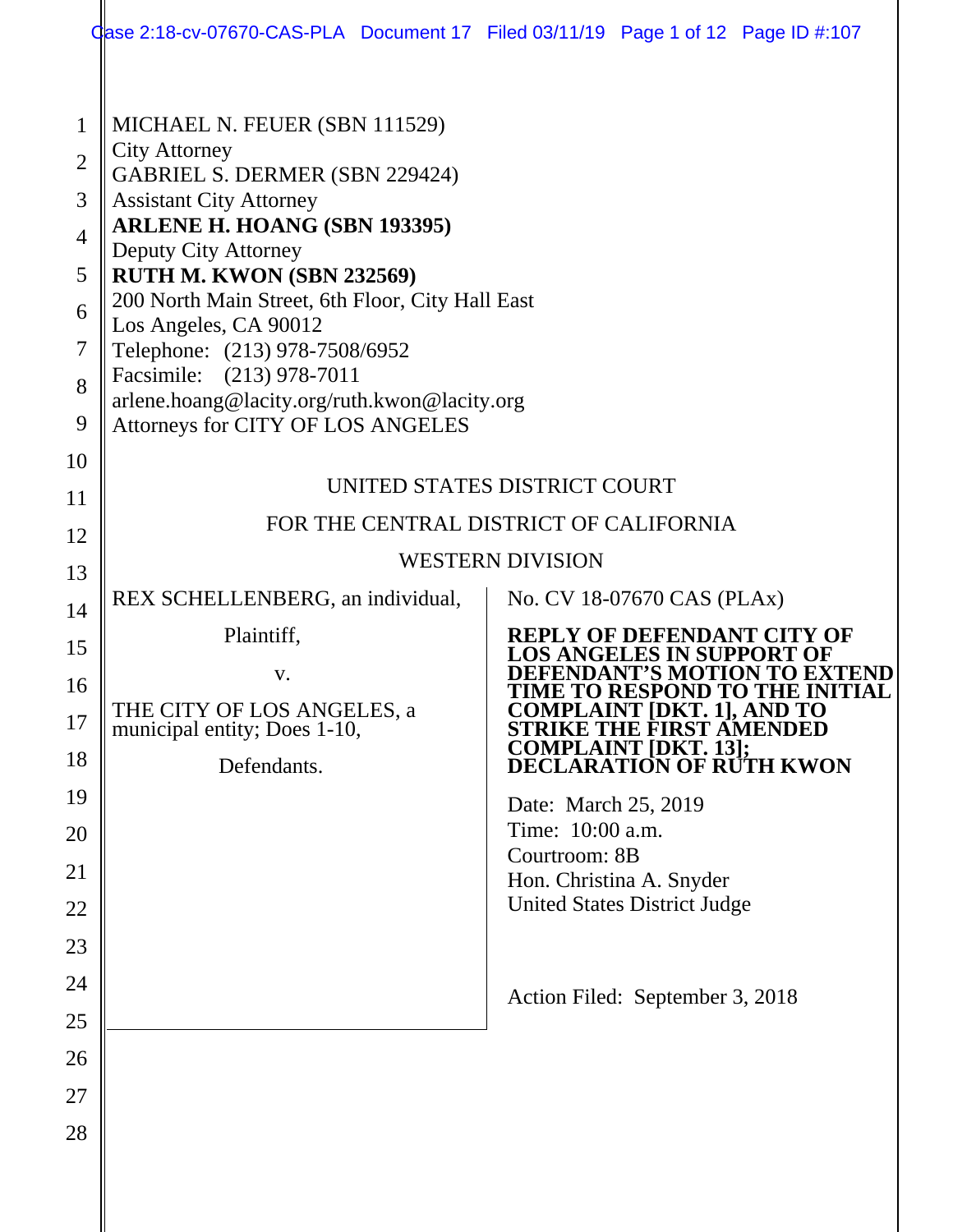|                |    |                                                                                   | Case 2:18-cv-07670-CAS-PLA Document 17 Filed 03/11/19 Page 2 of 12 Page ID #:108                                                                   |  |  |
|----------------|----|-----------------------------------------------------------------------------------|----------------------------------------------------------------------------------------------------------------------------------------------------|--|--|
| 1              |    |                                                                                   |                                                                                                                                                    |  |  |
| $\overline{2}$ |    |                                                                                   | <b>TABLE OF CONTENTS</b>                                                                                                                           |  |  |
| 3              | 1. |                                                                                   |                                                                                                                                                    |  |  |
| 4              | Π. |                                                                                   |                                                                                                                                                    |  |  |
| 5<br>6         |    | A.                                                                                |                                                                                                                                                    |  |  |
| 7              |    | The City's request that the parties comply with the Federal Rules is<br><b>B.</b> |                                                                                                                                                    |  |  |
| 8<br>9         |    |                                                                                   | Plaintiff <i>elected</i> not to seek leave of Court for his supplemental<br>1.<br>complaint; thus, the City's Motion to should be granted3         |  |  |
| 10             |    |                                                                                   | Unlike the parties in <i>ConnectU</i> and <i>Cabrera</i> , the City has not<br>2.                                                                  |  |  |
| 11             |    |                                                                                   | waived any argument that the supplemental complaint is                                                                                             |  |  |
| 12             |    |                                                                                   |                                                                                                                                                    |  |  |
| 13             |    |                                                                                   | 3.<br>Plaintiff declines to file a motion to support the supplemental                                                                              |  |  |
| 14<br>15       |    | C.                                                                                | Plaintiff did not exhaust his administrative remedies under the                                                                                    |  |  |
| 16             | Ш. |                                                                                   |                                                                                                                                                    |  |  |
| 17             |    |                                                                                   |                                                                                                                                                    |  |  |
| 18             |    |                                                                                   |                                                                                                                                                    |  |  |
| 19             |    |                                                                                   |                                                                                                                                                    |  |  |
| 20             |    |                                                                                   |                                                                                                                                                    |  |  |
| 21             |    |                                                                                   |                                                                                                                                                    |  |  |
| 22             |    |                                                                                   |                                                                                                                                                    |  |  |
| 23             |    |                                                                                   |                                                                                                                                                    |  |  |
| 24             |    |                                                                                   |                                                                                                                                                    |  |  |
| 25             |    |                                                                                   |                                                                                                                                                    |  |  |
| 26             |    |                                                                                   |                                                                                                                                                    |  |  |
| 27             |    |                                                                                   |                                                                                                                                                    |  |  |
| 28             |    |                                                                                   | REPLY TO PLAINTIFF'S OPPOSITION TO DEFENDANT'S MOTION TO EXTEND TIME TO<br>RESPOND TO THE INITIAL COMPLAINT AND STRIKE THE FIRST AMENDED COMPLAINT |  |  |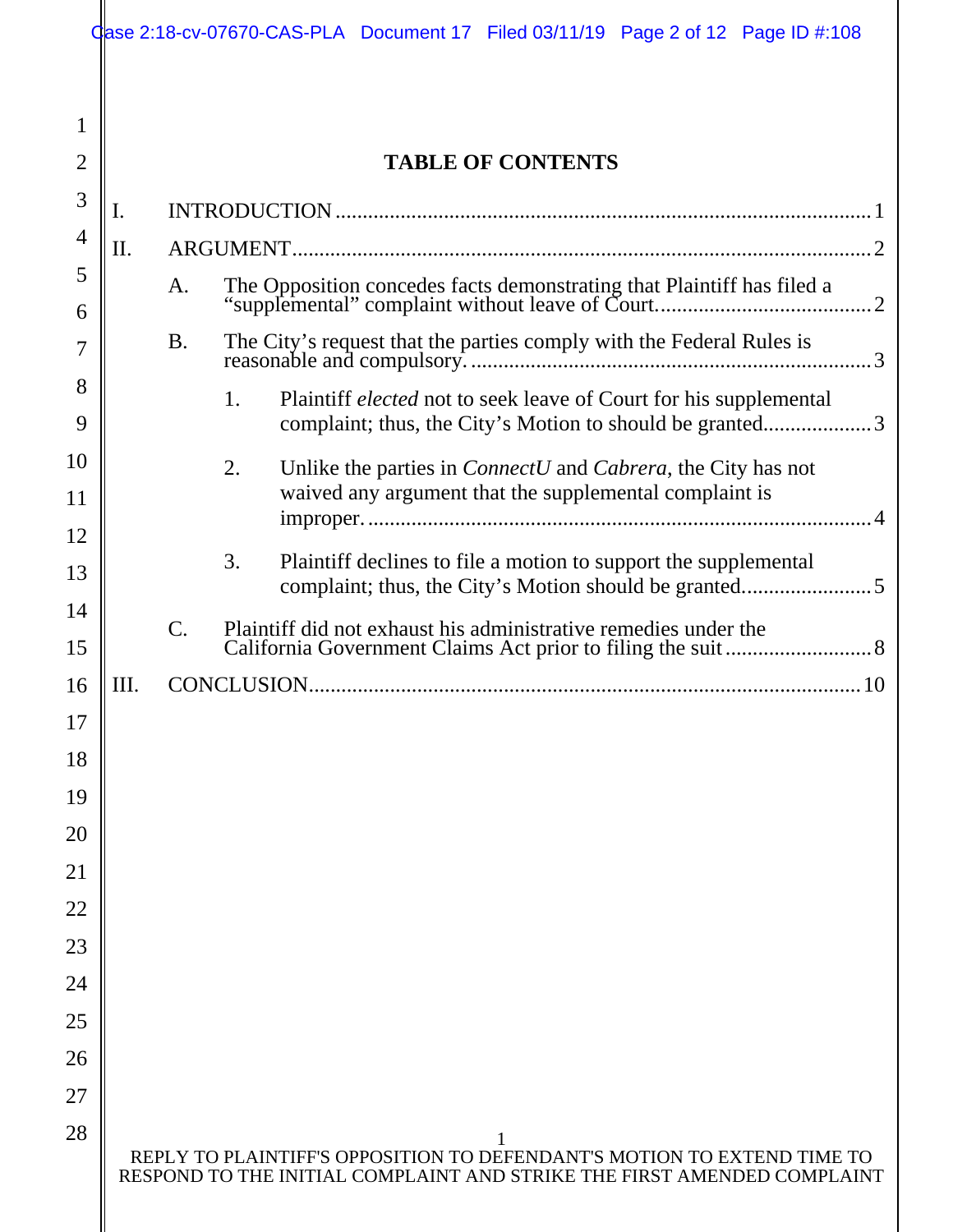### **MEMORANDUM OF POINTS AND AUTHORITIES**

### **I. INTRODUCTION**

The City of Los Angeles ("the City") brings the underlying Motion requesting the Court set an April 8, 2019 deadline to respond to the Initial Complaint (Dkt. No. 1) and striking the "First Amended Complaint" (Dkt. No. 13). Plaintiff has filed a supplemental complaint without obtaining the Court's leave via a motion, as required by Rule 15(d) of the Federal Rules of Civil Procedure ("Rules").

Upon reviewing the unauthorized supplemental complaint, $<sup>1</sup>$  counsel for the City</sup> conferred at length with Plaintiff's counsel regarding Plaintiff's need to seek, via motion, leave of Court to file the supplemental complaint. Declaration of Arlene Hoang ("Hoang Decl."), Dkt. 14-1; Declaration of Ruth Kwon (filed concurrently herewith) ("Kwon Decl."). Plaintiff declined and insisted that the FAC was an amended complaint filed "as a matter of right."

Due to Plaintiff's decision not to seek the Court's leave, the only pleading on file as of right was – and continues to be – the Initial Complaint. On February 6, the City filed the underlying Motion. Plaintiff's Opposition to the motion ("Opposition" or "Opp."; Dkt. No. 16) *concedes* all facts showing that that the "First Amended Complaint" is actually a "supplemental complaint." Yet Plaintiff still insists that he need not seek leave of Court or file a motion.

1

2

3

4

 $\begin{array}{c}\n\hline\n\end{array}$ <sup>1</sup> The unauthorized supplemental complaint attempts to add several new claims arising from four purported incidents of property seizure in alleged violation of the Fourth, Fifth, and Fourteenth Amendments and the Americans with Disabilities Act. The supplemental complaint also invites the Court to exercise supplemental jurisdiction over each of the four new incidents under several state laws (Bane Act, Unruh Act, and Cal. Civ. Code § 2080), yet Plaintiff's government claims were not administratively exhausted until after the lawsuit was filed. Indeed, assuming Plaintiff's allegations are true, ¬¬three of the incidents did not even occur until after Plaintiff filed this case, so he could not have presented government claims to the City, much less receive a response, prior to filing this lawsuit.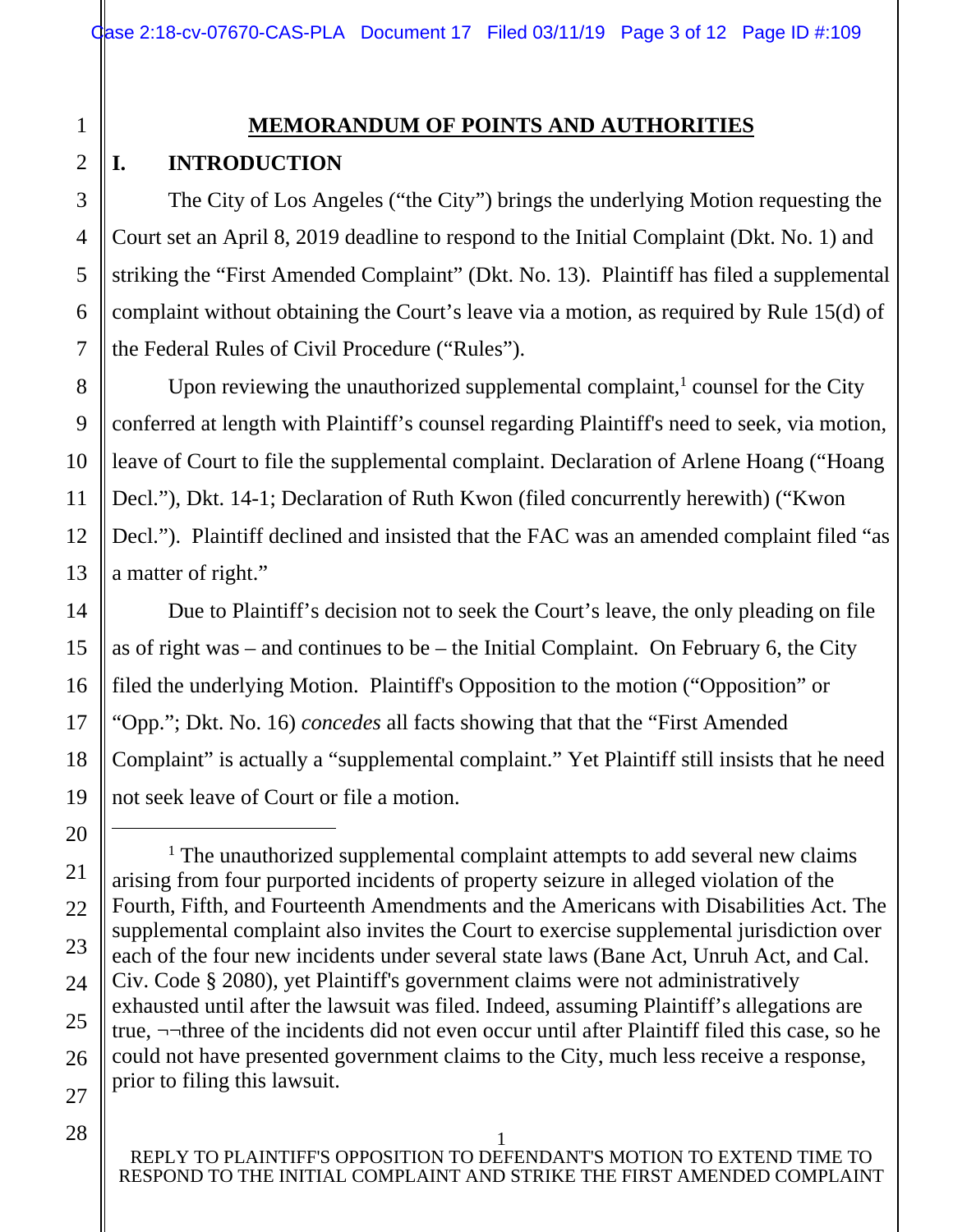The Opposition relies, in part, on improper *ad hominem* (or *ad governmentum*) attacks. Otherwise, Plaintiff's argument relies on the *presumption* that *if* he had filed a motion seeking leave (which he has not), the motion would be granted. Plaintiff decided not to seek leave for its supplemental complaint. Therefore, the City respectfully requests that the City's Motion be granted in its entirety, such that the case should proceed on the Initial Complaint, and the unauthorized supplemental pleading should be stricken. There is no prejudice here, as Plaintiff may attempt to file a new lawsuit on the additional claims.<sup>2</sup>

**II. ARGUMENT** 

1

2

3

4

5

6

7

8

9

10

11

12

13

14

15

16

17

18

19

20

21

22

23

24

25

## **A. The Opposition concedes facts demonstrating that Plaintiff has filed a "supplemental" complaint without leave of Court.**

Contrary to Plaintiff's assertions, he did not comply at all – never mind, fully – with Rule 15. Rule 15(d) mandates that a plaintiff obtain permission from the Court upon motion and reasonable notice to file a supplemental complaint – which Plaintiff failed to do. As Rule 15 and the case authorities make clear, a supplemental complaint adds facts that purportedly occurred after the original pleading was filed, while an amended complaint adds facts that purportedly occurred prior to the initial filing date. Plaintiff admits that his "First Amended Complaint" (Dkt. 13) ("FAC") includes factual allegations of incidents that occurred after the filing of the present action (September 3, 2018). Opp., Dkt. 16, at 3:1-3 & 3:13-14. Despite this admission, Plaintiff argues that the supplemental complaint is an amended pleading "as of right" under Rule 15(a). Opp., Dkt. 16, at 4:2-23.

While the City disputes Plaintiff's interpretation of Rule 15(a), and without waiving any argument regarding it, Plaintiff's reasoning is a red-herring. Rule 15(d), not

 <sup>2</sup> <sup>2</sup> During a telephonic meet and confer, Plaintiff's counsel informed Defendant's counsel that they could and might file a new lawsuit on these additional claims to resolve the issues the City raised concerning the supplemental complaint. Kwon Decl. ¶ 7.

<sup>2</sup>  REPLY TO PLAINTIFF'S OPPOSITION TO DEFENDANT'S MOTION TO EXTEND TIME TO RESPOND TO THE INITIAL COMPLAINT AND STRIKE THE FIRST AMENDED COMPLAINT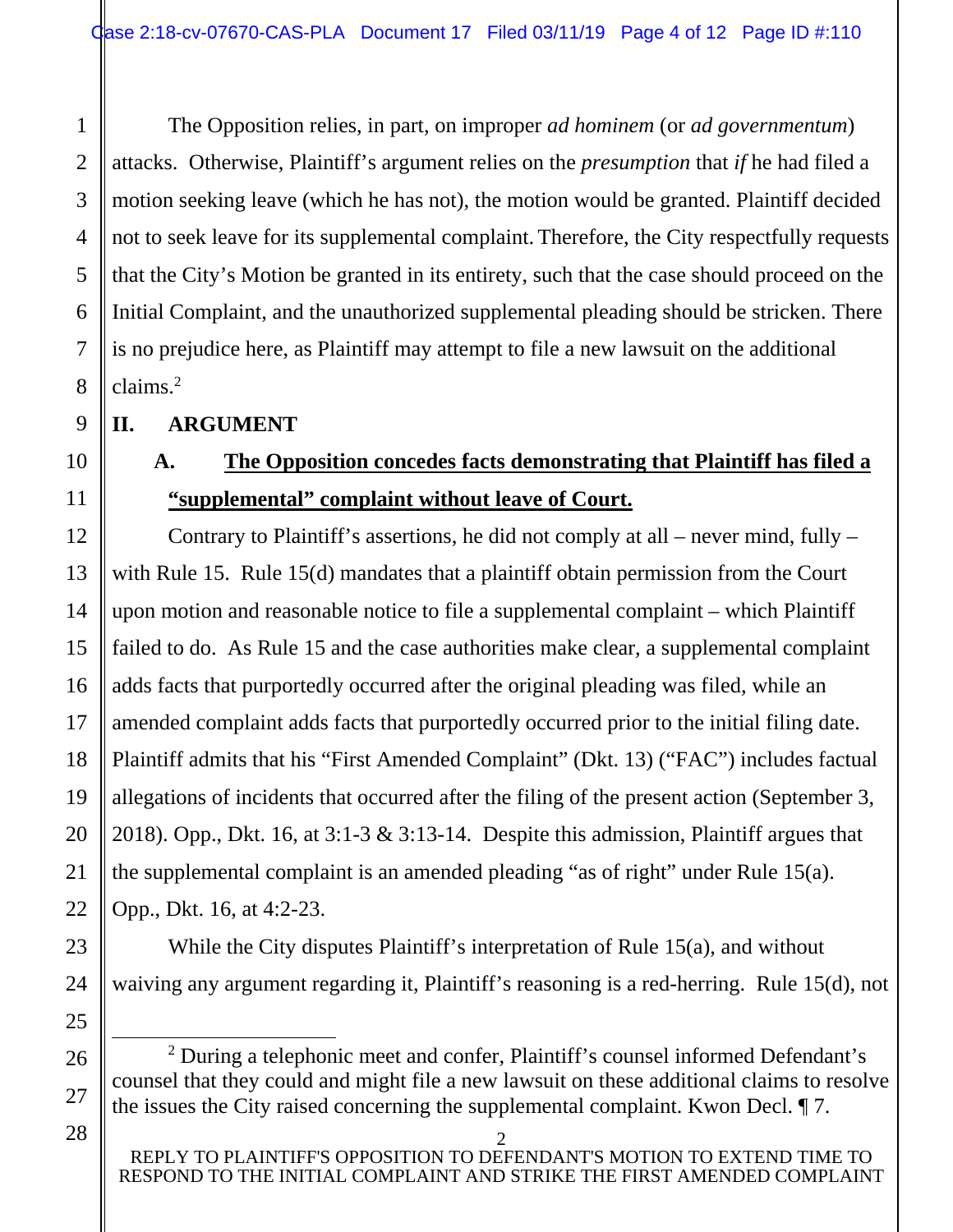Rule 15(a), applies here, and a supplemental complaint cannot be filed "as a matter of course." Fed. R. Civ. P. 15(d); *ConnectU LLC v. Zuckerberg*, 522 F.3d 82, 90 (1st Cir. 2008) ("An amended complaint sometimes can be filed "as a matter of course," Fed. R. Civ. P. 15(a); a supplemental complaint cannot.") Because Plaintiff admits he did not move for leave of Court to file the supplemental pleading (Opp., Dkt. 16, at 3:21-23), he violated Rule 15(d). The "FAC" is unauthorized; the City's motion should be granted.

# **B. The City's request that the parties comply with the Federal Rules is reasonable and compulsory.**

The Federal Rules of Civil Procedure govern civil proceedings in all federal district courts, and "should be construed, administered, and employed by the court and the parties to secure the just, speedy, and inexpensive determination of every action and proceeding." Fed. R. Civ. P. 1. In the "Notice to Counsel," this Court expressly states, "Counsel are advised that the Court expects strict compliance with the provisions of the Local Rules and the Federal Rules of Civil Procedure." Dkt. 15 at 1:21-22. Despite this admonishment, Plaintiff unreasonably vilifies the City for attempting to ensure the Rules are followed.

17

1

2

3

4

5

6

7

8

9

10

11

12

13

14

15

16

18

19

20

21

22

23

24

25

26

27

# 1. Plaintiff *elected* not to seek leave of Court for his supplemental complaint; thus, the City's Motion to should be granted.

Contrary to Plaintiff's assertion, the City is not engaging in any untoward conduct via its Motion. The City recognizes that the Rules (and the need to seek the Court's authorization in specific circumstances<sup>3</sup>) are in place for many reasons. Plaintiff, however, seeks to cherry pick which rules should be followed, and disregard others as

 $\frac{1}{3}$ <sup>3</sup> During the telephonic meet and confer, preceded and followed by several emails, counsel for the City explained that under Rule 15(d), leave of Court was required and that requiring such leave prior to the filing of a supplemental complaint served multiple purposes. Kwon Decl. at ¶ 8. The Opposition mischaracterizes statements made during the call. Opp., Dkt. 16, at 3, fn. 1. Kwon Decl. at  $\P$  8-9.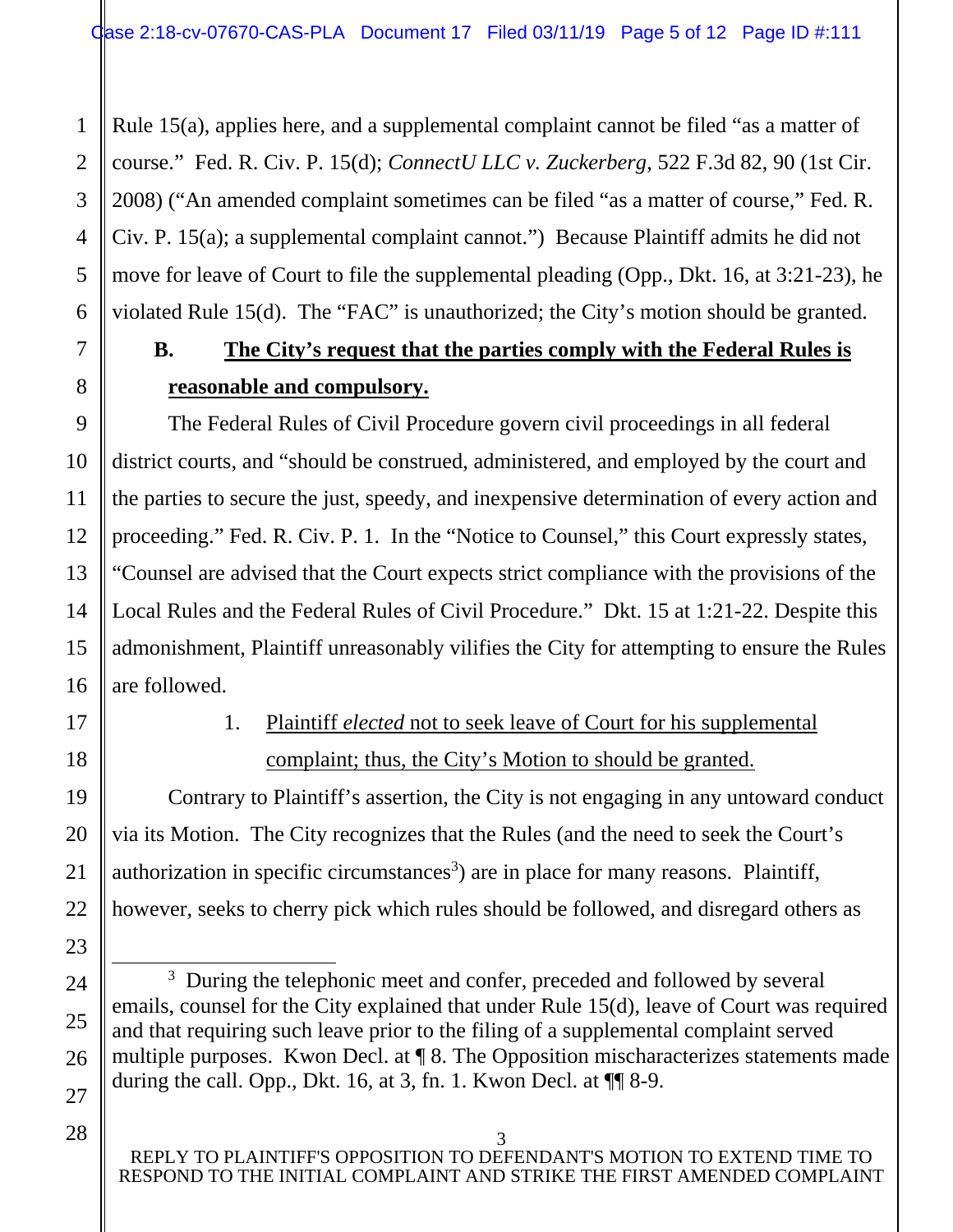"form over substance." <sup>4</sup> Here, Plaintiff's arguments, if adopted, would result in rendering the Rules irrelevant, or in rendering some Rules superior to others. Were Plaintiff's method of filing a supplemental complaint permitted, the parties (or the Plaintiff alone) could expand the scope of a case at any time, preventing the just, speedy and expeditious resolution of the matters before the Court.

This Motion, and the procedural predicament that required its filing, might have been avoided if Plaintiff sought the Court's authorization to file his supplemental pleading. Counsel for the City raised this issue with Plaintiff's attorney on January 28, 2019 – mere days after being assigned to handle this matter – but Plaintiff's counsel declined, and continues to decline, to seek leave. Declaration of Arlene Hoang, Dkt. 14- 1, ¶¶ 2-4. Because Plaintiff had given the City no other option, the City filed this Motion. Having expressed a disinclination to seek the Court's leave, the Court should strike the supplemental complaint and set a deadline by which the City may respond to the Initial Complaint. If he so chooses, Plaintiff may file a new lawsuit on the additional claims.

16 17

1

2

3

4

5

6

7

8

9

10

11

12

13

14

15

18

19

20

21

22

23

24

25

26

27

## 2. Unlike the parties in *ConnectU* and *Cabrera*, the City has not waived any argument that the supplemental complaint is improper.

Plaintiff attempts to justify his failure to seek the Court's authorization to file his FAC by citing dicta from *ConnectU LLC v. Zuckerberg*, 522 F.3d 82 (1st Cir. 2008) and *Cabrera v. City of Huntington Park*, 159 F.3d 374 (9th Cir. 1998), both of which are inapposite. Unlike here, in *ConnectU*, the defendants did not move to strike the supplemental pleading, nor did they present any arguments that the pleading should have

 <sup>4</sup> Plaintiff's suggestion that he need not comply strictly with the Federal Rules does not comport with his counsel's argument in a pending case against the City. There, counsel argued that the City's motion (involving different City counsel) should be dismissed due to a purported failure to comply strictly with the Local Rule 7-3 meet and confer requirements. *See* Dkt. 52, pp. 1-3, in *Mitchell v. City of Los Angeles*, United States District Court, Central District of California, Case No. 16-CV- 01750 SJO (JPR).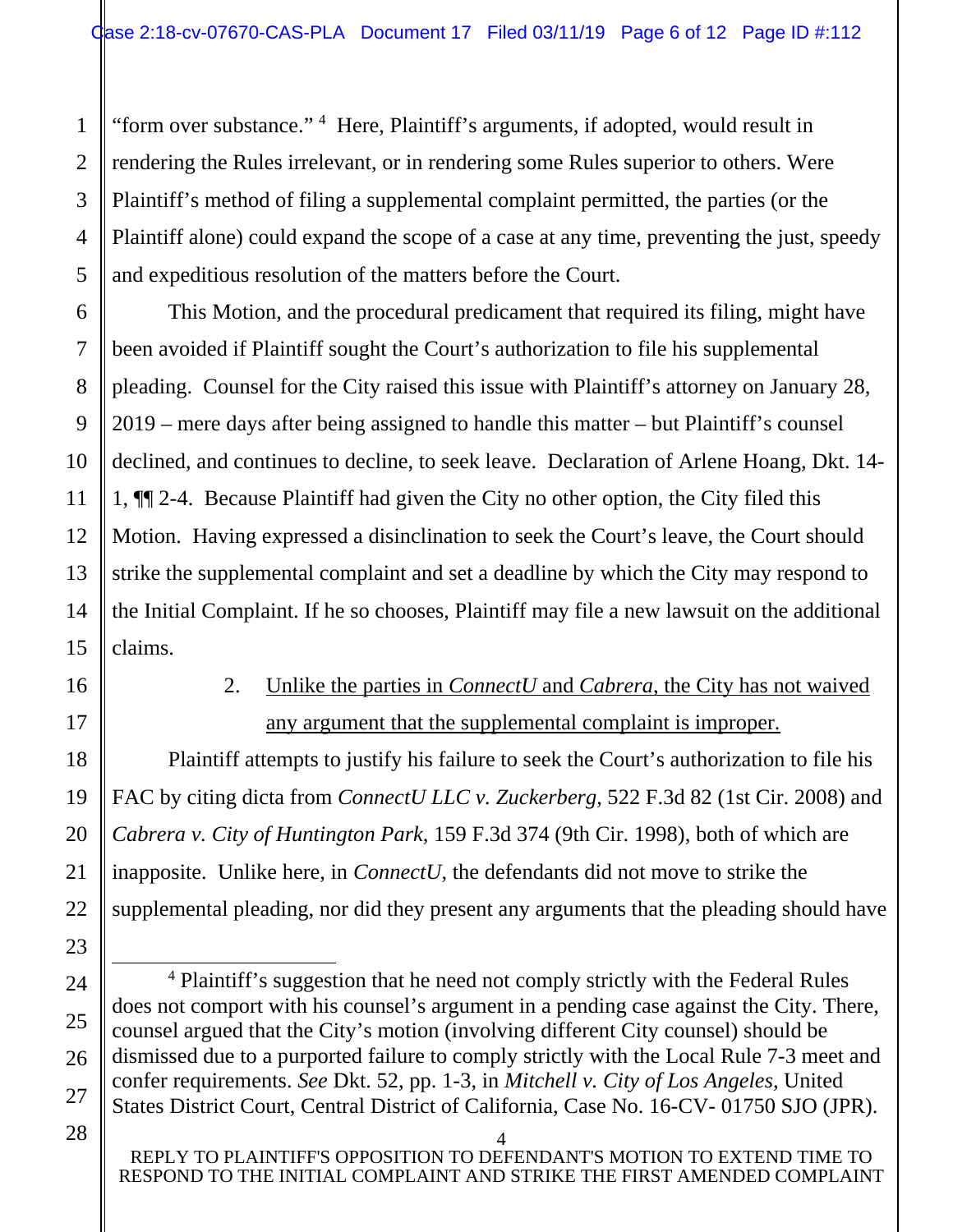been regarded as a supplemental complaint, rather than an amended complaint. 522 F.3d at 90. The parties operated under the "amended complaint" for about a year before challenging it. Thus, the Court held that the issue was waived. *Id*. Similarly, in *Cabrera*, the parties filed various pleadings including joint stipulations and motion papers that led the Court to determine that the parties expressly consented to the filing of a supplemental or amended claim for malicious prosecution. 159 F.3d at 382. The Court relied on Rule 15(b)(2), finding that the parties gave express consent to the trial of the malicious prosecution claim by stipulation. *Id*.

Here, the City has not waived any argument concerning Plaintiff's improperly filed supplemental pleading. Indeed, the City notified the Plaintiff and the Court on its first reasonable opportunity to do so and filed this Motion to obtain relief. The cases Plaintiff cite *reinforce* the propriety and timing of the City's Motion. The Motion should be granted.

# 3. Plaintiff declines to file a motion to support the supplemental complaint; thus, the City's Motion should be granted.

Requiring Plaintiff to follow the Federal Rules is not at the expense of "an arcane bit of nomenclature" as Plaintiff suggests, but rather promotes the interests of the Court and avoids undue prejudice to Defendant. Rule 15(d) not only requires the Court's permission to file a supplemental complaint, but it also offers the parties the opportunity to fully brief the Court on the propriety of any supplemental complaint. *See* Rule 15(d) ("On motion and reasonable notice, the court may, on just terms" permit a supplemental pleading); *see also* L.R. 6-1 ("no oral motions will be recognized and every motion shall be presented by written notice of motion. The notice of motion shall be filed with the Clerk not later than twenty-eight (28) days."). A party cannot unilaterally foreclose another party's right to fully brief the propriety of a supplemental complaint.

Yet much of the Opposition relies upon Plaintiff's presumption that the Court would grant him leave to file a supplemental complaint. Plaintiff is not entitled to such a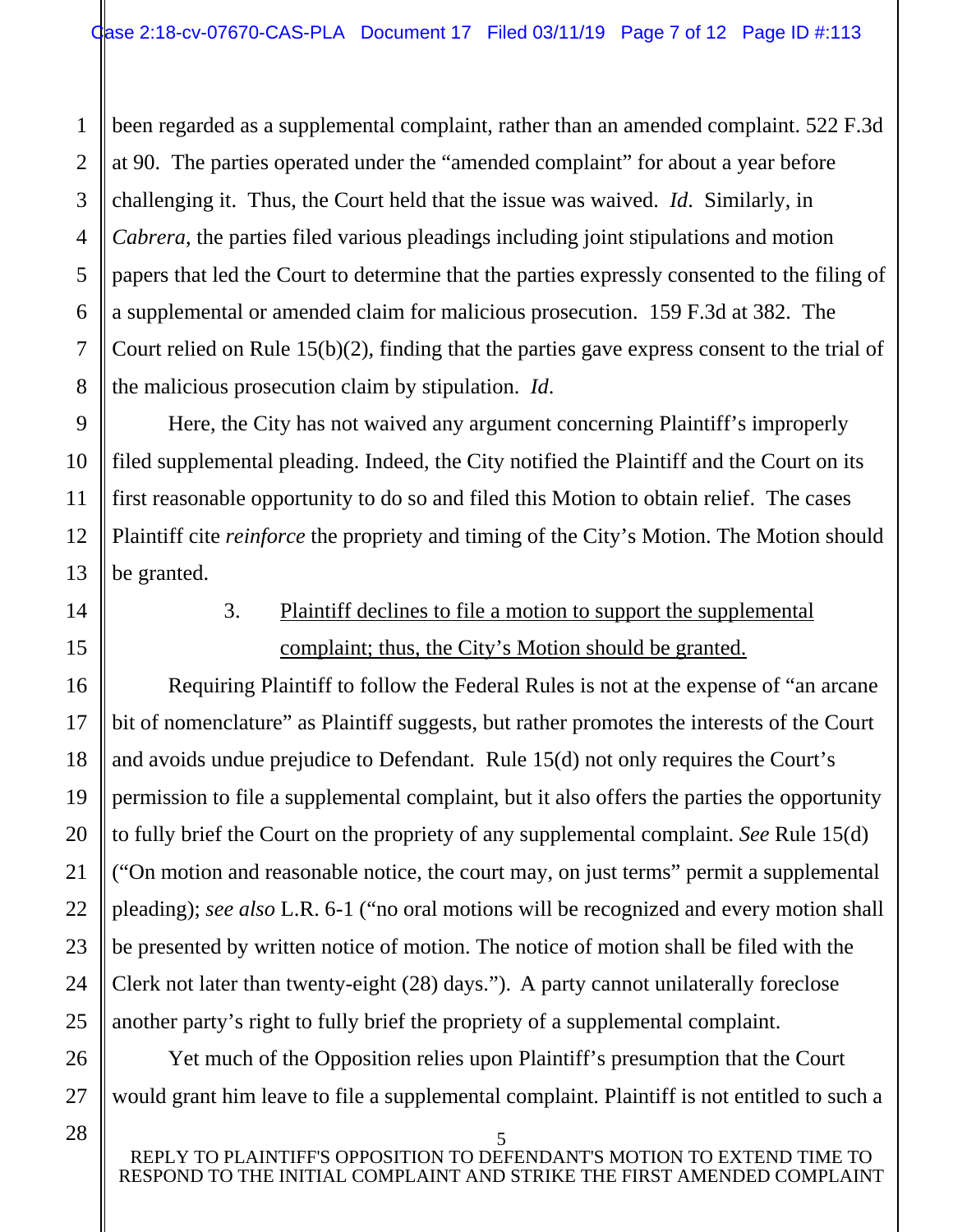1 2 3 4 5 6 presumption; it is in the Court's broad discretion whether *or not*, to grant leave to file a supplemental complaint, when a motion is actually filed. Plaintiffs here decided not to file such a motion. Further, even when a motion is in fact filed, courts can and do deny leave to file a supplemental pleading if the supplemental pleading would result in undue prejudice to the opposing party, is a product of bad faith, would cause undelay in the proceedings, or would be a futile exercise.<sup>5</sup>

Here, a cursory review of the unauthorized supplemental complaint raises multiple concerns of prejudice, lack of good faith, delay, and futility. It is indisputable that the FAC greatly expands the issues in this case to the City's prejudice. While the initial Complaint involved a single incident, the alleged seizure of Plaintiff's personal property on July 14, 2017 in Northridge, the FAC adds four additional incidents on four separate dates in 2018 (July 10, September 6, September 19, and October 28) in four separate locations in the West Hills and Woodland Hills neighborhoods of the City.

Although Plaintiff argues that the new allegations involve the same parties and the same claims for relief, this characterization is misleading. The new allegations involve five different events, five different sets of facts, as well as the involvement of different City personnel, different Council Districts, and different City agencies as well as

7

8

9

10

11

12

13

 <sup>5</sup> *See Beezley v. Fremont Indem. Co.*, 804 F.2d 530, 531 (9th Cir. 1986) (no abuse of discretion in denying supplemental complaint where it failed to remedy deficiencies in original complaint); *Shatford v. L.A. Cty. Sheriff's Dep't*, No. CV 15-1767 BRO (AJW), 2016 U.S. Dist. LEXIS 52473, at \*75 (C.D. Cal. Mar. 29, 2016) (adopted at 2016 U.S. Dist. LEXIS 52449) (denying supplemental complaint where it did not remedy defects in the prior complaint and failed to state a claim); *Schimmeyer v. 99¢ Only Stores*, No. CV 07-08126 SJO (FFMx), 2008 U.S. Dist. LEXIS 127252, at \*2-3 (C.D. Cal. July 7, 2008) (denying supplemental complaint where plaintiff wished to add two new causes of action against the same entity); *see also Hunt v. Rios*, 2009 U.S. Dist. LEXIS 107882, at \*5-8 (E.D. Cal. Oct. 30, 2009) (denying supplemental complaint where administrative remedies had not been exhausted and holding that "[e]ven if the conduct alleged is similar to this suit, the allegations should be made (if at all) in a separate civil action").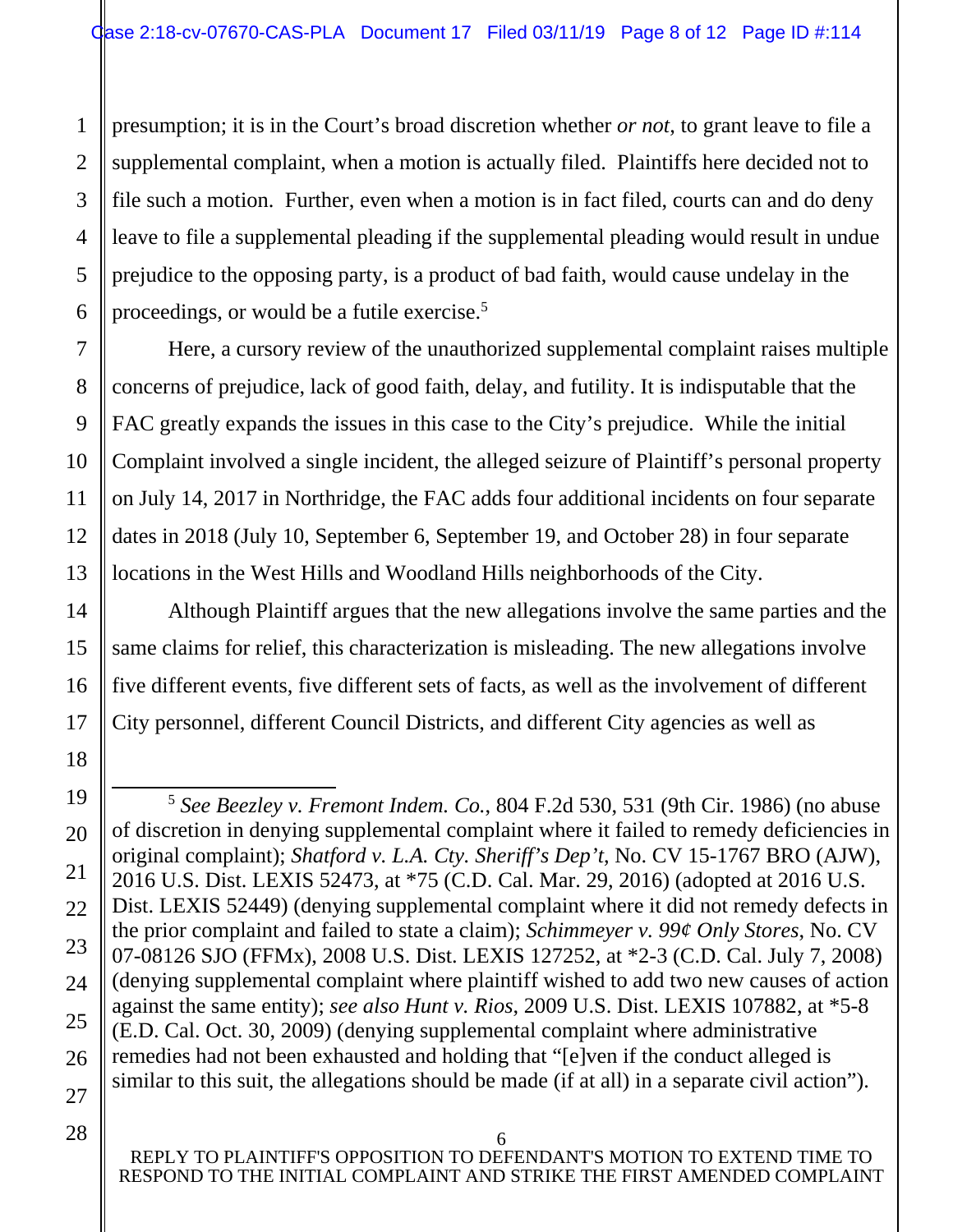1 different divisions within those agencies.<sup>6</sup> Moreover, Plaintiff sues Doe Defendants "in their official and individual capacities," but Plaintiff's Opposition does not – because it cannot in good faith – assert that Doe Defendants are the same across all five incidents at issue. Just because the causes of action have the same title and are alleged (primarily) against the City does not make the claims the same, and the alleged facts and individuals involved in each incident are separate and distinct. *See, e.g., Aul v. Allstate Life Ins. Co.*, 1993 U.S. App. LEXIS 10517, \*8 (9th Cir. 1993) (a claim based on different rights and established by different transactional facts will be a different cause of action, even if the remedy sought is substantially similar).

There is also some doubt as to whether Plaintiff's *original* claim for relief (in his Initial Complaint) has any merit at all. Plaintiff alleged both in his Initial Complaint and his government claim that his property was seized on July 14, 2017, but the City has no record of any property seizure on that date. Kwon Decl. ¶3. Plaintiff's cryptic allegations also suggest that he may have a reason to believe that no seizure took place at that time. *See* FAC ¶¶ 23-24 and Compl. ¶¶ 23 (alleging that plaintiff "was informed him [*sic*] that no vehicle from that area brought in property on the day in question" but was later called to recover property that Plaintiff says was "mislabeled.") Thus, the most just and efficient resolution of this case may be dismissal of the Initial Complaint and case.<sup>7</sup>

Given the significant expansion of this case, and the burden it places on the Court

 6 Despite diligently conducting its investigation, as of the filing of this brief, the City has not been able to obtain all the necessary information and documentation from all the implicated City departments and personnel to confirm the basic facts about the four additionally alleged 2018 incidents. Kwon Decl. ¶ 4.

<sup>7</sup> If Plaintiff agrees with the City's initial assessment that his property was not seized on July 14, 2017 (as alleged in a government claim and in this case) the City requests that he voluntarily dismiss this case now. If the City prevails, it is possible that Plaintiff would be subject not only to costs but also fees for initiating and maintaining an unfounded action. *See* Fed. R. Civ. P. 54(d); Cal. Civ. Proc. § 1038; and 42 U.S.C. § 1988.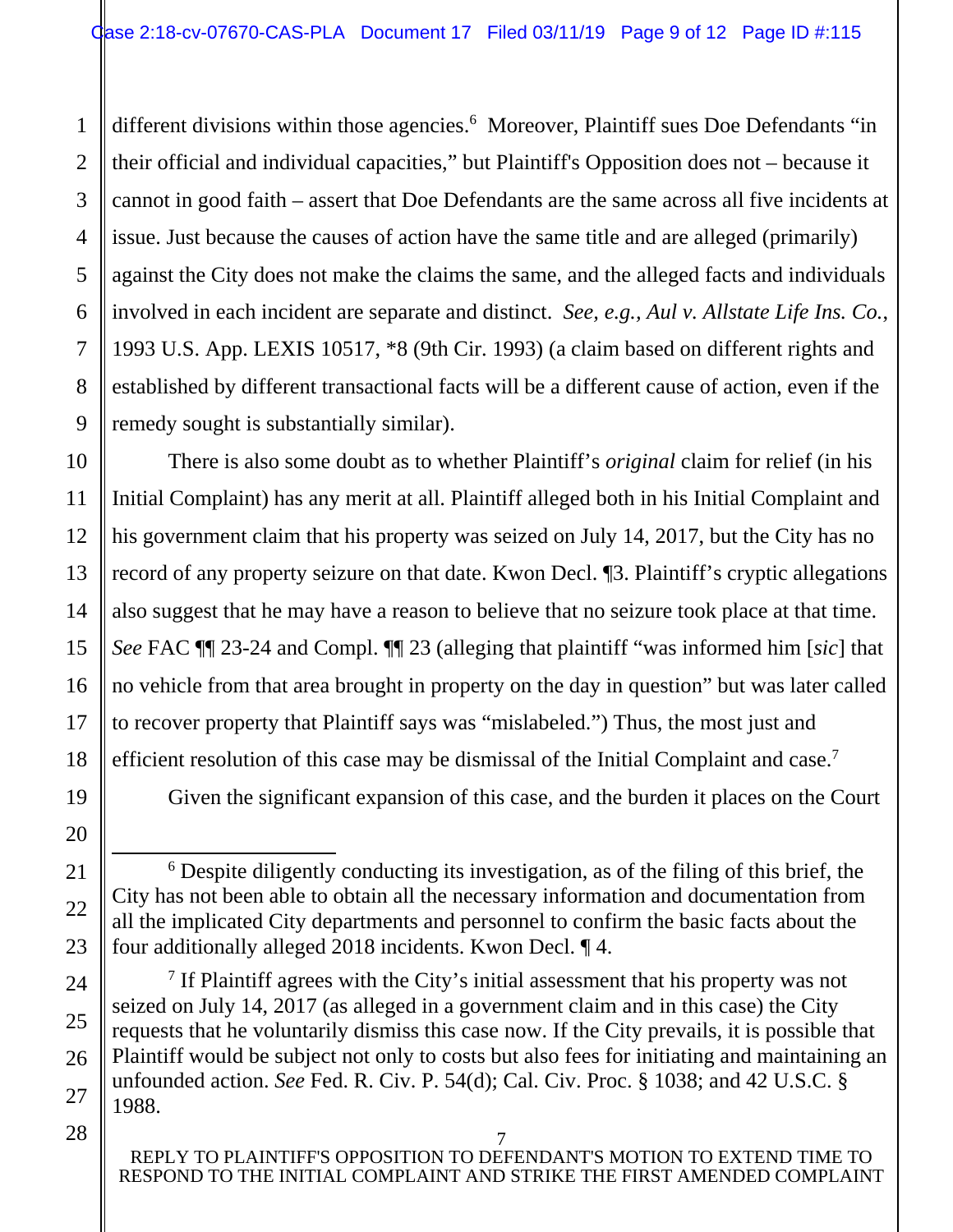and the City – especially if the City must prove a negative – the relief sought by the City is appropriate. Because Plaintiff made a deliberate decision not to file a motion to seek leave to file his supplemental pleading, the case should proceed pursuant to the Initial Complaint. The City's Motion should be granted

1

2

3

4

5

6

7

8

9

10

11

12

13

14

15

16

17

18

19

20

21

22

23

24

25

26

27

## **C. Plaintiff did not exhaust his administrative remedies under the California Government Claims Act prior to filing the suit**

Another reason to grant the City's Motion and for this case to proceed on the Initial Complaint (if at all), is that Plaintiff's unauthorized supplemental complaint violates the Government Claims Act. Plaintiff would have this Court exercise supplemental jurisdiction over state law claims, which were not exhausted (or had not even occurred) prior to filing suit. The Court need not and should not do so here.

Plaintiff concedes, as he must, that compliance with the Government Claims Act is required for state law tort claims for damages. *See, e.g.*, *Karim-Panahi v. Los Angeles Police Department*, 839 F.2d 621, 627 (9th Cir. 1988). The filing of a claim for damages "'is more than a procedural requirement, it is a condition precedent to plaintiff's maintaining an action against defendant….' [Citations]." *State of California v. Superior Court* (*Bodde*), 32 Cal.4th 1234, 1240 (2004). Plaintiff's argument that he "substantially complied" with the Government Claims Act lack merit. Significantly, none of the cases cited by Plaintiff involve the same situation as here where Plaintiff seeks to "tack on" multiple, additional claims after the filing of his initial Complaint – including three claims involving incidents that occurred after the filing of his Complaint.

In *Bodde*, the California Supreme Court analyzed cases involving the premature filing of a complaint against a public entity even though the plaintiff submitted a timely claim to the entity (meaning the complaint was filed before the time for the entity to act on the claim had expired). In those instances, the Courts held that the plaintiffs substantially complied with the claim presentation requirement. 32 Cal.4th at 1244. Here, however, three incidents had not yet occurred when Plaintiff filed suit, and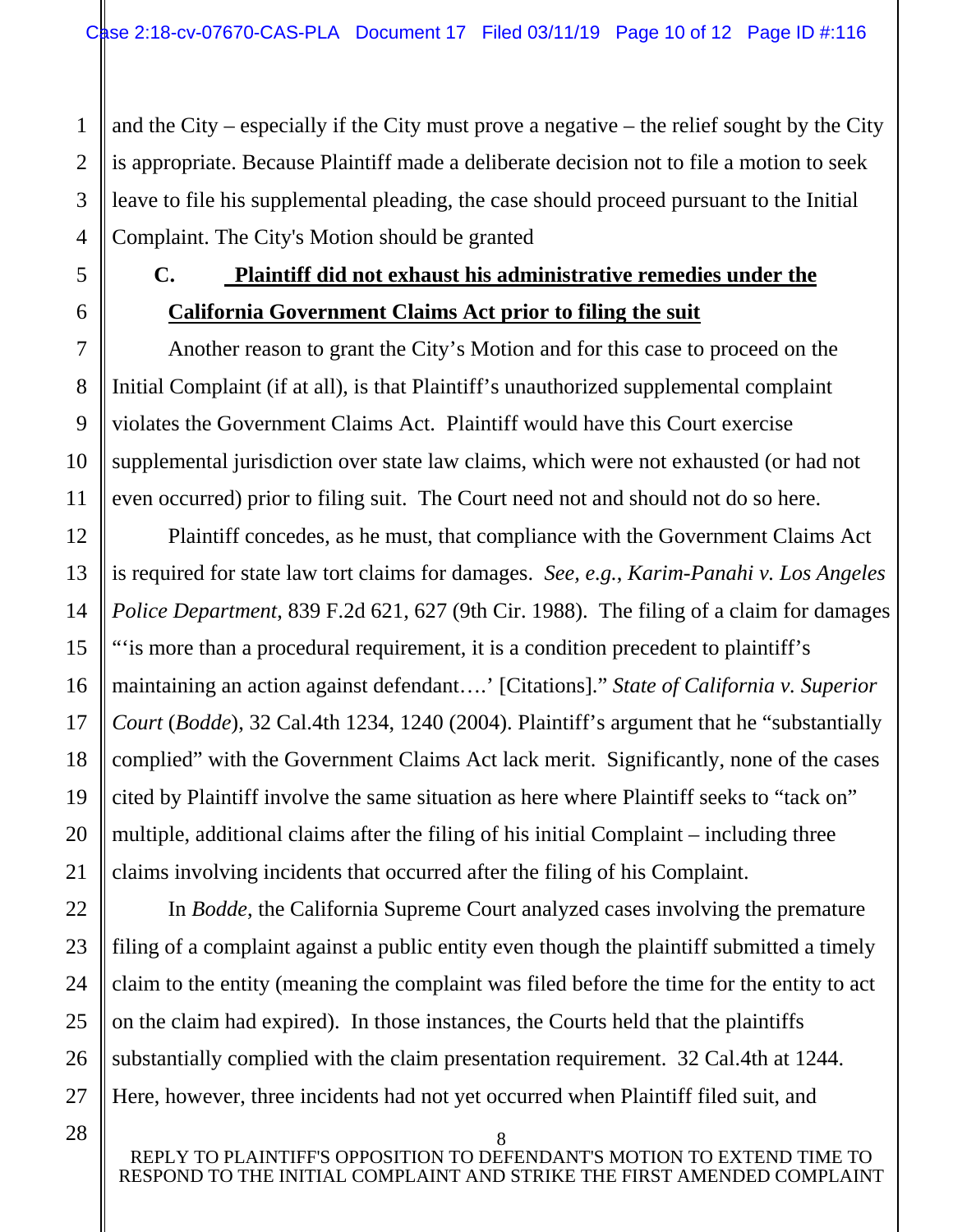1 therefore no claim could have been presented at the time suit was filed.

In *Ramos v. Marcisz*, 2008 U.S. Dist. LEXIS 6019, 2008 WL 257292 (S.D. Cal. 2008), the plaintiff filed her lawsuit on the same day she filed a state court petition for relief from the Government Claims Act's presentation requirement. The Court, in relying on the *Bodde* premature filing doctrine (2008 WL 257292 at \*6), found that the plaintiff's initial complaint substantially complied with the Government Claims Act's statute of limitations. *Id.*, at \*3. And in *Yearby v. California Department of Corrections, et al.*, 2010 U.S. Dist. LEXIS 73717, 2010 WL 2880180 (E.D. Cal. 2010), the plaintiff filed the original complaint before filing a timely tort claim, and then amended his complaint to allege a tort cause of action after timely submitting the claim. 2010 U.S. Dist. LEXIS 73717, \*19-20. Notably, unlike here, the defendant twice filed statements of non-opposition to the plaintiff's requests to amend his complaint to add his state law claims, and neither of the amended complaints reflected any defects in the plaintiff's pleadings as to his tort claims. *Id.*, at \*26. Here, the City was deprived of any opportunity to brief these issues.

The Court in *Yearby* further indicated that the situation did not present any "relation back" issues. *Id.*, at \*22-23. 8 Here, however, Plaintiff arguably wants to use the original lawsuit filing date to contend that his action is timely with regard to the 2017 incident, but then also wants to use the filing date of his FAC to contend that it is timely with regard to the 2018 incidents. Adopting Plaintiff's rationale would open the door to allow a plaintiff to add claims of future incidents to pending lawsuits – that were filed before the claims even existed – without end.

28

2

3

4

5

6

7

8

9

10

11

 <sup>8</sup> Significantly, the *Yearby* Court *denied* the plaintiff's motion to file an amended or supplemental complaint. *Id.*, at \*28-33. The Court held that the proposed complaint challenged different conduct by different people, the challenged conduct arose at different times in different facilities, and the proposed complaint did not name the current defendant. *Id.*, at \*30-31.